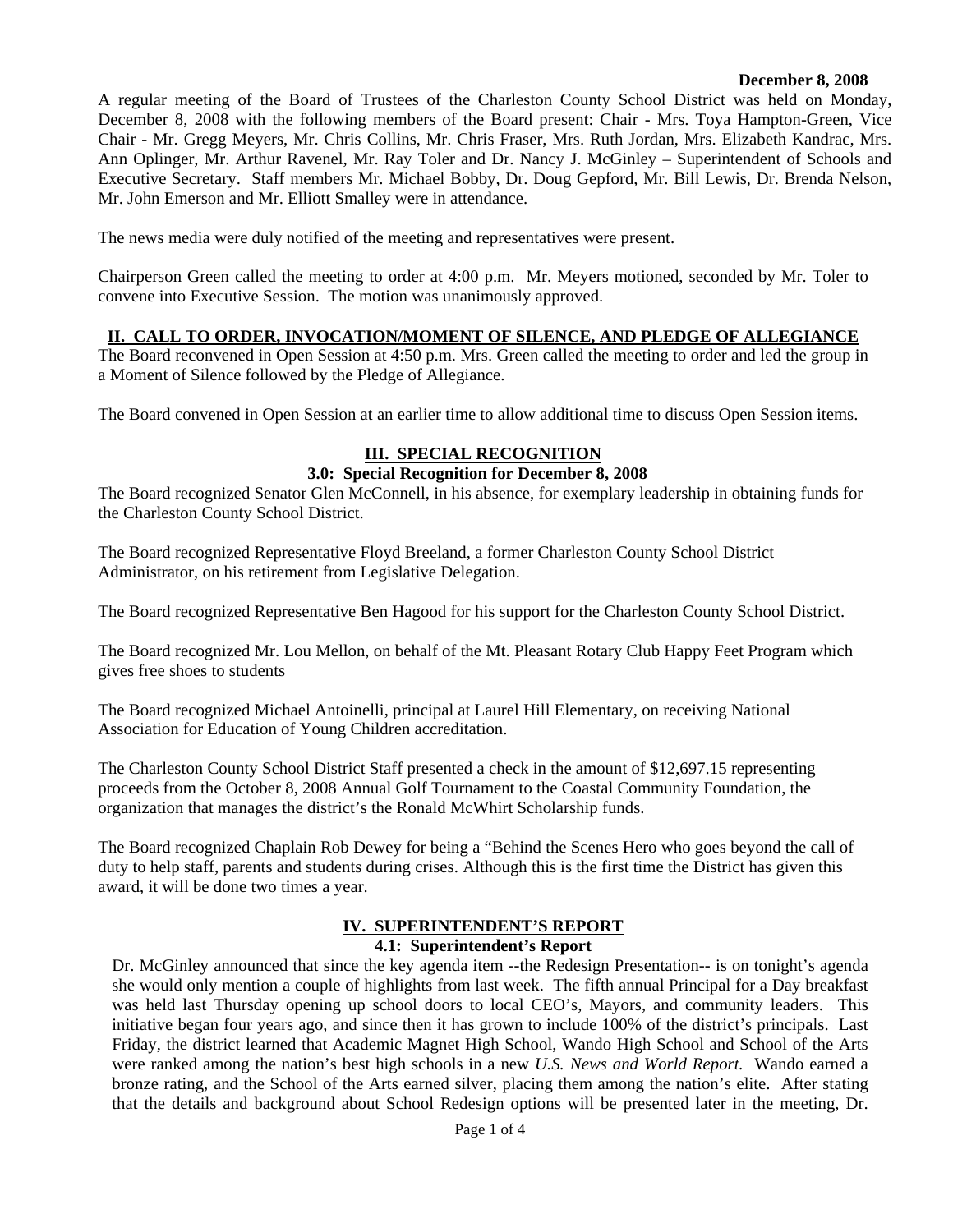McGinley sent a message to parents, students, staff, former students, and interested citizens that the community will help the district narrow and refine the options before they are brought back to the Board for a vote in January. She look forward to the conversation that will occur over the next few weeks. She went on to say that the district has communicated with pastors, community members, business leaders, and staff about this plan and know from these conversations that the issue is nothing, if not emotional. The options staff will bring to the Board will make the district a better and stronger and help to expand early childhood and Career Technical education options while creating a healthy infrastructure to boost teacher quality. Public input and involvement is appreciated.

# **V. VISITORS, PUBLIC COMMUNICATIONS**

5.1: Visitors, Public Communications

- 1. Ms. Debra Green expressed concerns regarding the closure of schools in District 20.
- 2. Mr. E. M. Skidmore, Mr. James Murray, Mr. Albert Morrison, Mr. Nick Linds, Ms. Fran Caldwell, Ms. Elaine Freeman, Ms. Jacqueline Bowman, Mr. Jimmy Jones, and Mr. Maurice Brown expressed concerns regarding closure of Jane Edwards Elementary.
- 3. Ms. Nancy Todd expressed concerns regarding a personnel issue.
- 4. Mr. Paul Hines addressed the Board regarding charter schools.
- 5. Ms. Jenny Leckie urged the Board to do the job they were voted in office to do or move on and let someone else do it.
- 6. Mr. Russell Johnson expressed concerns regarding the position the County Board took regarding a West Ashley High School student expulsion.
- 7. Ms. Alexcia Johnson, Ms. Shanay Alston, Ms. Shanty Young and Ms. Ronta Turner German expressed concerns regarding closure of Charleston Progressive Academy.

## **VI. APPROVAL OF MINUTES/EXECUTIVE SESSION AGENDA ITEM 6.1: Open and Executive Session Minutes of November 24 2008**

Mr. Meyers motioned, seconded by Mrs. Oplinger approval of the open session and executive session minutes of November 24, 2008. The motion was approved 9-0 with one revision. (Mrs. Green called the meeting to order.)

# **6.2: Motions of Executive Session of December 8, 2008**

The Board approved the following motions that were made in Executive Session on November 24, 2008:

- 1.1 Student Appeal Hearing Ratification The Board upheld a decision to assign a student to Jenkins Academy for the 2008-2009 school year. The motion was approved 9-0.
- 1.2 North Charleston High School Addition and Renovation Project Number 5655 This item was moved to Open Session (Open Session agenda item #9.4).
- 1.3 Recommendation for Award of District-wide Custodial Services (RFP 9002) The Board approved a recommendation to award multi contracts for district wide custodial services to SSC Service Solutions for Districts 1, 2, 9, 10 and 23; the Budd Group for District 4; and the GCA Services for District 20. The proposed total amount required for all contracts is \$7,019,008.32. The funding source is General Operating Funds. The motion was approved 9-0.
- 1.4: Contractual Matters:

A. The Board approved the recommendation authorizing a three day furlough for 12 month Administrators and Classified employees (December 22, 23, and January 2) with the provision that staff would have the opportunity to use personal or vacation days. The motion was approved 9-0.

B. The Board discussed a contractual matter in Executive Session. No action was taken.

1.5: Student Transfer Appeal. The Board discussion a student transfer appeal in Executive Session, no action was taken.

1.6: Teacher Appeal Hearing – The Board identified a date to hear a teacher appeal.

# **6.3: Financial Minutes of November 24, 2008**

Mr. Meyers motioned, seconded by Mr. Toler approval of the financial minutes for November 24, 2008. The motion was approved 9-0.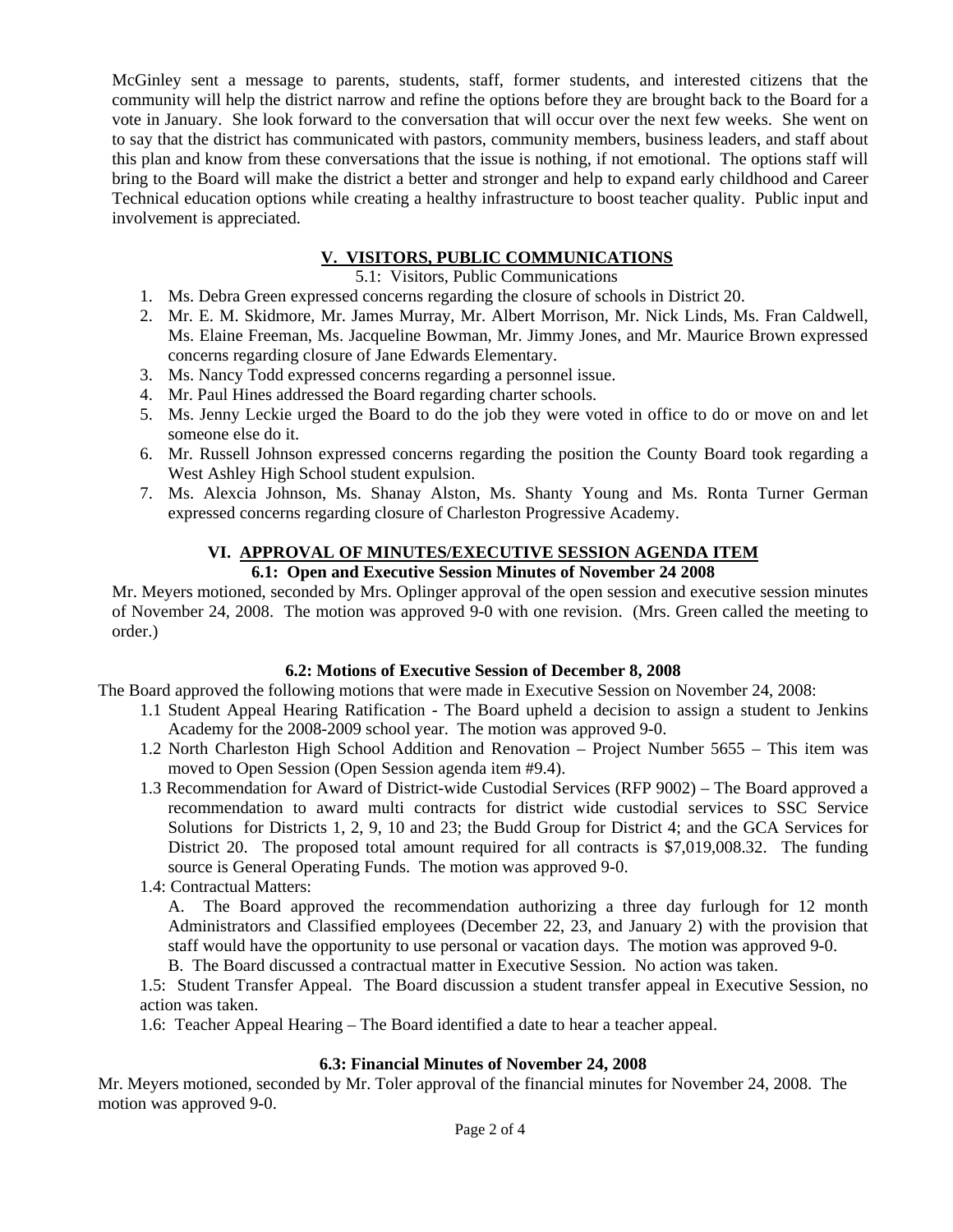# **VII: MANAGEMENT REPORT**

# **7.1: FY2009 Financial Audit**

Mr. Michael Bobby presented highlights to the Board on district's Financial Audit indicating that fund balance has increased and the district is close to having 5% designated fund balance. The auditors issued an unqualified opinion, which is the best the district could receive. In General Operating Funds, the District should have 1-2% operating expense reserved for emergencies and major planned expenditures. It also helps the district get better interest rates. Mr. Bobby responded to issues identified in the audit and summarized how the district plans to address these issues, reiterating that the district received an "Unqualified" opinion.

#### **VIII: CHARLESTON ACHIEVING EXCELLENCE UPDATE**

#### **8.1 School Board Vision Discussion**

The Board opted not to have a discussion about its vision to allow more time for the School Redesign presentation.

#### **8.2: How Technology in the Classroom is Impacting Student Outcomes**

Mrs. Emily Elliot, a teacher at Goodwin Elementary, presented information on Technology Integration at Goodwin Elementary. Through this innovative Technology strategy, the schools' PACT and MAP test scores will increase.

## **IX**. **POTENTIAL CONSENT AGENDA ITEMS**

- 9.1 Funding for Cisco Networking Hardware System Bid for New and Existing Schools School Volunteers - Mr. Toler motioned, seconded by Mr. Meyers approval of the recommendation to approve funding for Cisco Networking Hardware System Bid for new and existing schools. The funding source is Capital Project Funds. The initial project – St. Andrews Middle School - \$135,678. The motion was approved 8-0.
- 9.2 Facility Use Request North Charleston High School. The Board received information on a facility use request for North Charleston High School.
- 9.3 Oakland Elementary School The Board approve a recommendation to award the contract for Oakland Elementary School for base bid and Alternate No 1 in the amount of \$12,584,480.00 to Martin Engineering. The motion was approve 8-0.

Note: Chris Fraser left the room during discussion and voting of items  $9.1 - 9.3$ .

- 9.3 School Redesign Options Staff presented an extensive report on school redesign options. The School Redesign Options were prompted after the June 2008 cycle presented the district with an economic climate in which inflation increased by four percent while the district's budget increased by less than one percent. The Charleston County Board of Trustees approved the general operating budget for 2008-2009 school year, and issued two directives to the Superintendent:
	- 1. Move forward with a plan to market and sell excess district property. Utilize the revenue from these property sales to replenish the district's "fund balance." It was also noted that the FY09 budget borrowed \$7 million from the fund balance.)
	- 2. Bring the Board a plan to consolidate underutilized, inefficient schools.

The rationale for redesign was outlined. The district is facing a potential \$15-\$20 million budget shortfall for 2009-2010 year. Without consolidation, this could mean drastic elimination of programs, services, and personnel, and/or significant increasing in class size. The School Redesign options are based on the following criterias:

- 1. Educational Quality
	- a. Adequate Yearly Progress (Federal)
	- b. Absolute Rating (State)
	- c. Improvement Rating (State)
	- d. Program Standards/Fidelity of Mission